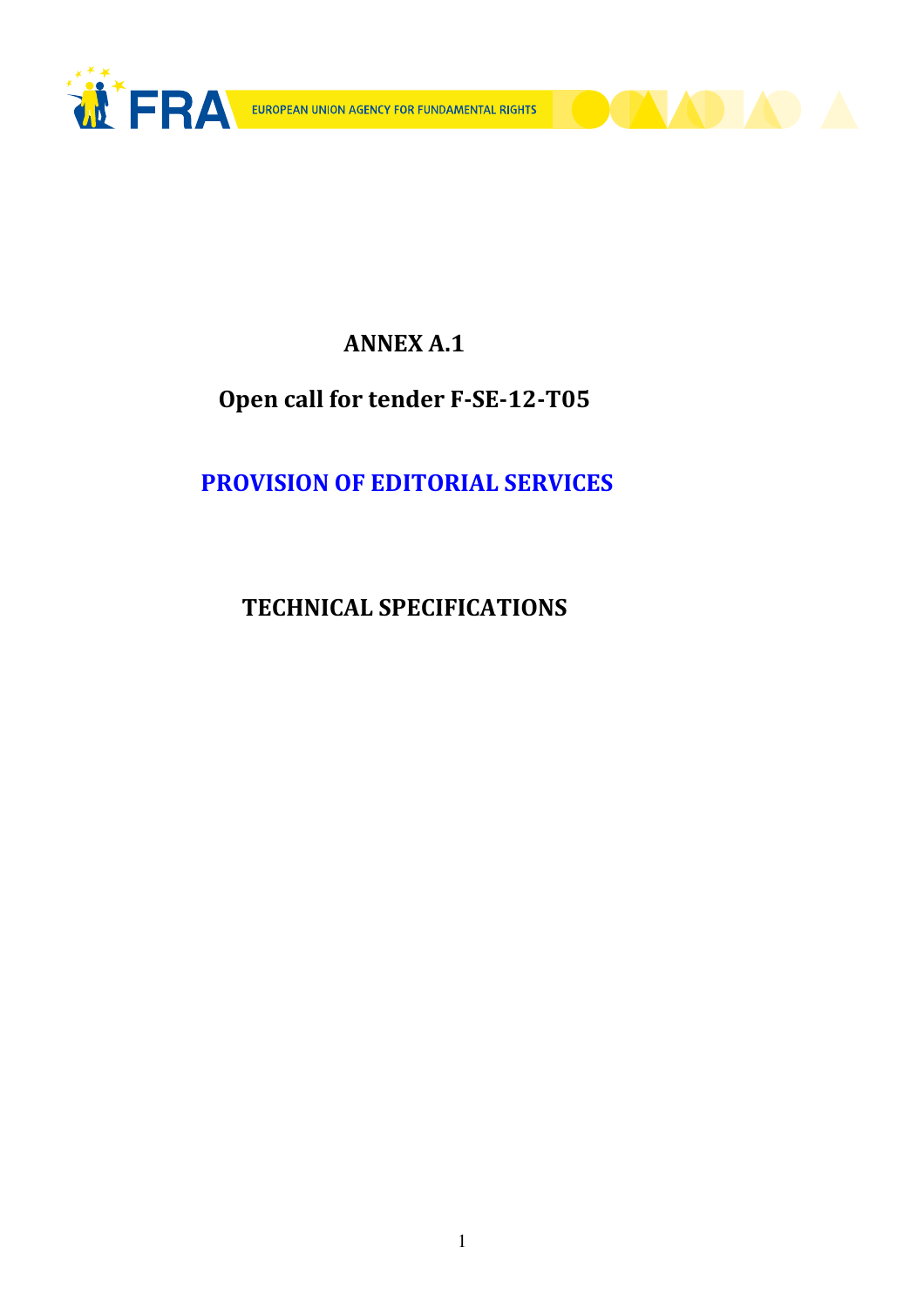# 1. TECHNICAL SPECIFICATIONS

### 1.1 OVERVIEW AND BACKGROUND INFORMATION

The European Agency for Fundamental Rights (FRA) has prepared these technical specifications in order to identify contractors for the provision of editorial services, as described in the relevant sections below, in accordance with its mandate.

The European Union Agency for Fundamental Rights (FRA) was established on 15 February 2007 on the basis of Council Regulation (EC) No. 168/2007.<sup>1</sup> The objective of the Agency, according to Article 2 of the Regulation, is to provide the relevant institutions, bodies, offices and the Community Agency concerned and the Member States with assistance and expertise relating to fundamental rights in order to support them when they take measures or formulate courses of action within their respective spheres of competence to fully respect fundamental rights.

In order to fulfil its objectives the FRA conducts research collecting relevant primary and secondary data and contextual information from EU Member States and analyse them comparatively in order to develop policy relevant reports addressed primarily to their main stakeholders, the EU institutions and EU Member States. These tasks are accomplished primarily through the work of their expert staff. In addition, the FRA develops and co-ordinates research networks of experts and organisations across the EU based on contractual relations.

More information on the FRA and its activities can be found at its website: http://fra.europa.eu

# 2. Contract Objectives

 $\overline{a}$ 

The objective of the contract is to provide the Agency with editorial services, as described in the relevant sections below. Tenderers should have experience in editing scientific documents, e.g. legal and sociological reports and analyses in the area of fundamental rights, which are drafted by experts, improving understanding and readability for a non expert audience.

# 3. General description of obligations

The Agency produces a number of reports and other deliverables every year based on its legal and social (quantitative and qualitative) research. These reports and other deliverables correspond to research projects that are outlined in the FRA's Work Programme, publicly available on its website, allowing potential Contractors to assess the number and size of potential work to be outsourced. Tenderers should keep in mind that they may be required to edit deliverables throughout the year and at short notice, sometimes completing several assignments in parallel.

The Contractors will carry out the work on the basis of specific guidelines provided by the FRA ensuring the highest quality. The Contractors will liaise closely with FRA staff on an on-going basis to ensure timely delivery of all products according to the deadlines set.

## 4. Framework contract implementation procedures

When the FRA wishes to procure services under the Framework Contract, it will act in accordance with the provisions of the Framework Contract provided in Annex to the Tender Specifications. Order Forms and Specific contracts on a fixed price basis can be concluded between the FRA and the selected

<sup>&</sup>lt;sup>1</sup> COUNCIL REGULATION (EC) No 168/2007 of 15 February 2007 establishing a European Union Agency for Fundamental Rights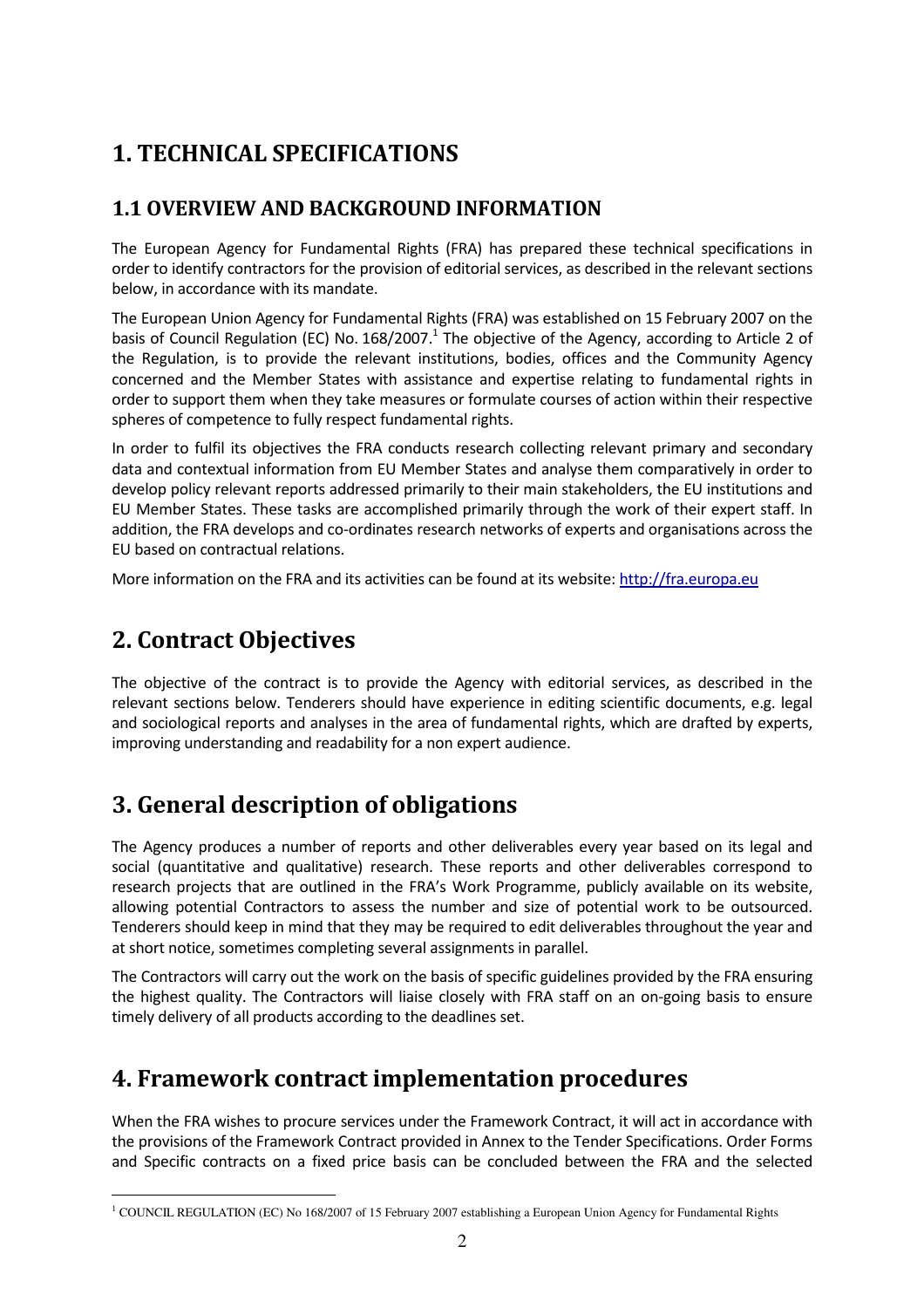contractors over the total duration of the Framework Contract.

### 5. Service requirements: Lots, tasks and infrastructure

### 5.1 LOTS

This tender is divided into three (3) lots. Each tenderer may apply for one or several lots.

- Lot 1 Provision of editorial services in English
- Lot 2 Provision of editorial services in German
- Lot 3 Provision of editorial services in French

The tenderer must be in a position to be able to provide all services requested.

### 5.2 TASKS

As indication, the tasks may apply to the following type of products, which are produced in print or electronic form, available on the FRA's website:

- a. Reports based on primary qualitative research data;
- b. Reports based on primary quantitative (statistical) research data;
- c. Reports based on review and analysis of secondary data and information;
- d. Summaries and executive summaries;
- e. Material for the FRA's web pages;
- f. Information and communication material;
- g. Promotional products;
- b. 'Easy-to-read' documents<sup>2</sup>.

The above products provide the basis for the work to be carried out by the Contractor in accordance with the production timetable established by FRA. Edited versions (complete with visible track changes and the comment facility) will be delivered to the FRA in electronic form compatible with Microsoft Word 2010, including full compatibility when customised MS Word templates are used.

In the event of proof reading tasks, the contractor will provide FRA with correctly marked up pages in electronic form. Documents proofread electronically must be delivered in PDF format using the annotation and drawing mark-up tools as well as the comments facility, clearly indicating the required changes.

All deliverables – edited copy, MS Word or PDF files – must be delivered within the agreed timeframe in the specific contract.

#### 5. 2. 1. Content of the tasks

The contractor will be required to:

 2 For more information regarding the standards for these documents, see UK Department for Health, Office for Disability Issues, 'Making written information easier to understand for people with learning disabilities. Guidance for people who commission or produce Easy Read information – Revised Edition 2010', available at: http://odi.dwp.gov.uk/docs/iod/easy-read-guidance.pdf.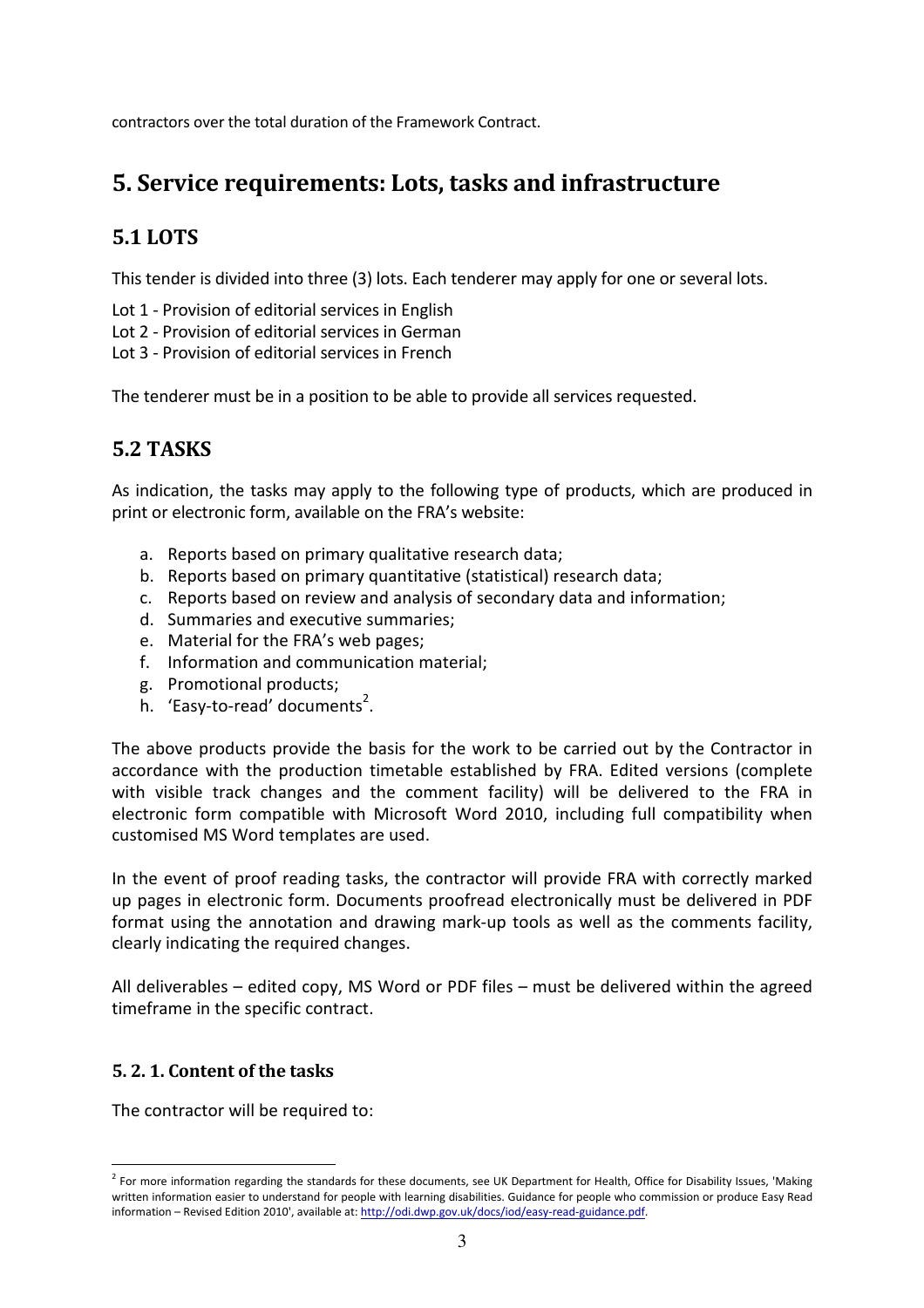- Edit documents (only lot 1);
- Edit documents, which has already been translated from English into German (lot 2) and French (lot 3);
- Edit documents to conform to the 'easy-to-read' format in English (lot 1), German (lot 2) and French (lot 3);
- Proofread documents in English (lot 1), German (lot 2) and French (lot 3);
- Participate in meetings (all lots).

Editorial tasks consist of:

#### 5. 2. 1. 1. Editing – Standard (lot 1)

Copy-editing of specialised texts, such as thematic reports, summaries, handbooks, survey data analyses, training material, case studies, web pages, information leaflets, promotional material, etc.

The contractor should apply quality control to ensure that the deliverables are of the highest quality in terms of copy-editing, proofing and content checks, including language, style, completeness, accuracy, relevance and coherence.

#### **5. 2. 1. 2. Editing – Complex (lot 1)**

Editing and/or rewriting of specialised texts that requires structural changes, simplifying and improving complex language (involving legal or sociological terminology), improving the English language that may have been written by non-native speaker(s), reordering footnotes and bibliographical references, checking tables and graphs, checking and adding web links, etc.

#### **5. 2. 1. 3. Editing – Translated text (lot 2 & 3)**

Editing of translated text from English into German (lot 2) or French (lot 3) and ensuring completeness and correctness of the translation, as well as appropriate style in the translated language.

This may include improving the German (lot 2) or French (lot 3) language, reordering of footnotes and bibliographical references, checking tables and graphs, adding web links, etc.

#### 5. 2. 1. 5. Editing documents into easy-to-read format (all lots)

Converting documents, such as reports, summaries, handbooks, survey data analyses, training material, case studies, web pages, information leaflets and promotional material, into easy-to-read documents to render them accessible to persons with disabilities according to the standards provided by the Office for Disability Issues of the UK Department for Health ('Making written information easier to understand for people with learning disabilities. Guidance for people who commission or produce Easy Read information – Revised Edition 2010') or equivalent to other national standards certified by appropriate means.

#### **5. 2. 1. 6. Proofreading (all lots)**

Corrections to be marked up according to the international proofing symbols electronically or exceptionally by hand (for example, on Adobe Acrobat or MS-Word) on proof supplied in electronic format.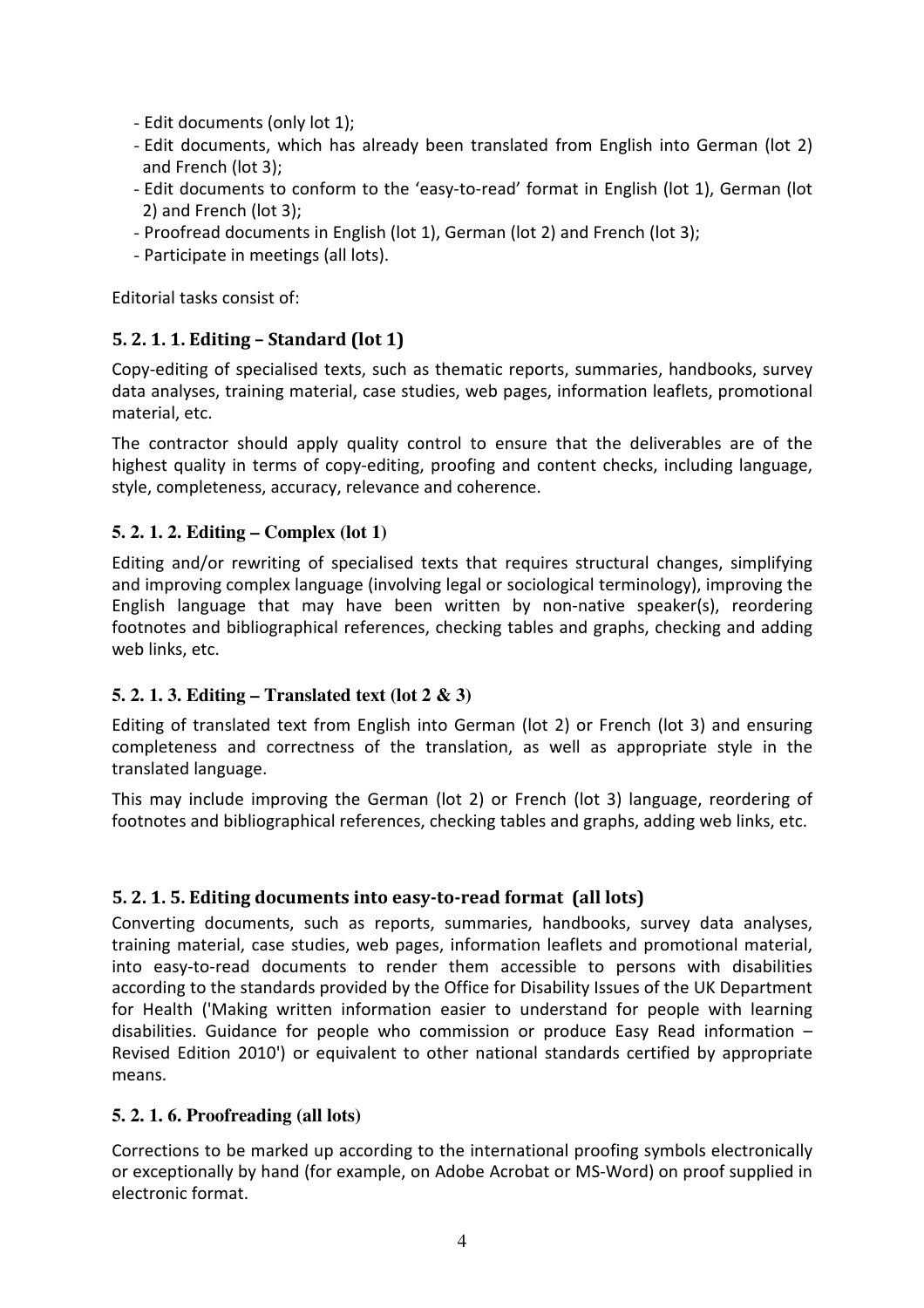#### **5. 2. 1. 7. Participation in meetings (all lots)**

During the implementation of the Framework Contract the FRA will request the Contractor to participate in meetings at its premises. The participation at these meetings is mandatory for one or more members of the Contractor's team. The FRA may request the presence of a member of the Contractor's team assigned a specific function, e.g. developing 'easy-toread' material. Participation including travel and accommodation and any other costs must be covered by the Contractor and included as a service in the Price Offer.

The number of days of meetings over the four-year period of the implementation of the Framework Contract is estimated at between 30 and 35.

#### The fulfilment of all above tasks should result in text, which:

- uses the English (lot 1), German (lot 2) and French (lot 3) languages clearly, concisely and appropriately;
- is fully compliant with the FRA's corporate style, including the style guidelines for authors;
- includes only valid working web hyperlinks and correct bibliographical references;
- includes accurate tables and graphs in MS-Word files, also provided separatedly in Excel files;
- includes link(s) to image files, separately appended as picture files in print quality;
- is delivered in the best quality according to the deadline of the specific contract.

### 5. 3. TECHNICAL INFRASTRUCTURE

Contractors should have the capacity to work in an up-to-date electronic and web-based publishing infrastructure with templates and to be familiar with HTML mark-up. They should have expertise and experience of electronic publishing processes and workflows including formatting and conversion. They should be able to work with the latest and earlier versions of word processing and publishing software, for example, MS-Word, Adobe Acrobat Pro, including InDesign and suitable HTML editor(s). The Contractor should have fast and reliable internet connectivity.

### 6. Acceptance of deliverables

The procedure for accepting the deliverables shall be the following:

• the FRA receives the deliverables according to the deadlines set out in the respective specific contract;

## 7. Place of work and delivery

The Contractors shall undertake the implementation of the services at their premises. Deliverables must be sent electronically by email or in case of paper copies by courier service to the FRA.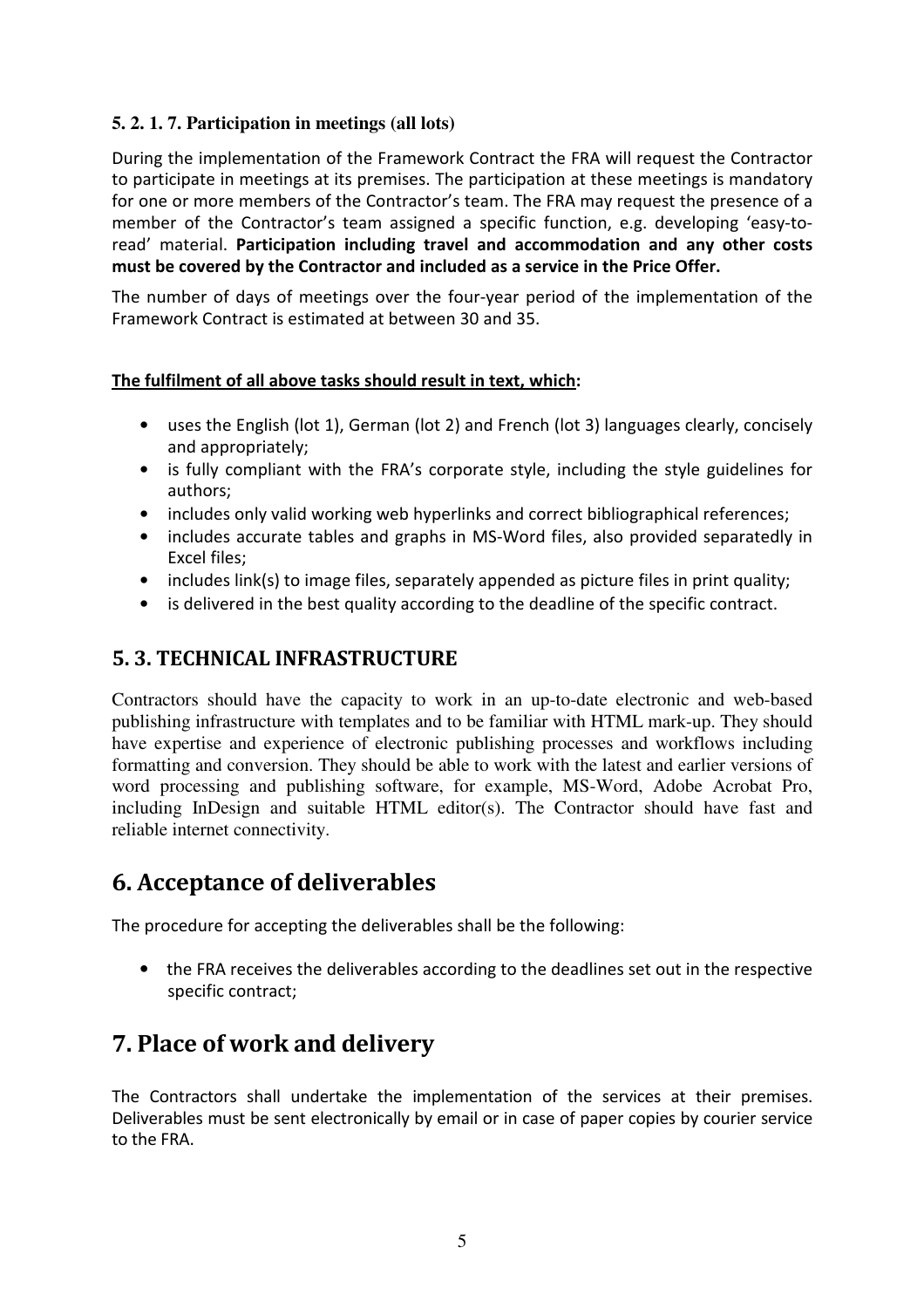## 8. Project team

The overall responsibility for the execution of the Contract, including the implementation of all measures necessary to provide FRA with the requested services on time and ensuring the highest quality, lies with the Contractor and has to be demonstrated in their Technical Offer in accordance to the Technical Specifications and Tender Specifications.

Tenderers must present in their Technical Offer the proposed team composed as a minimum of one (1) senior editor and one (1) editor and provide the relevant CVs.

| <b>Profile</b>        | Minimum educational qualifications (to be proven by supplying the<br>relevant CV in EUROPASS form)                                                                                                                                                                           |
|-----------------------|------------------------------------------------------------------------------------------------------------------------------------------------------------------------------------------------------------------------------------------------------------------------------|
| Senior editor (lot 1) | - 8 years' experience in drafting, editing and proofreading scientific<br>(legal, social or political science) texts, preferably related to human<br>rights issues, in English, that have been published in books,<br>scientific journals or by international organisations. |
|                       | - At least five relevant publications edited with titles, dates, type of<br>publication, publisher, place of publication, ISBN number (if<br>available) must be provided. A minimum of two such publications<br>(full text) must be provided in English.                     |
|                       | -Proven excellent knowledge of English, certified by a relevant<br>institution or native speaker.                                                                                                                                                                            |
| Senior editor (lot 2) | - 8 years' experience in drafting, editing and proofreading scientific<br>(legal, social or political science) texts, preferably related to human<br>rights issues, in German, that have been published in books,<br>scientific journals or by international organisations.  |
|                       | - At least five relevant publications edited with titles, dates, type of<br>publication, publisher, place of publication, ISBN number (if<br>available) must be provided. A minimum of two such publications<br>(full text) must be provided in German.                      |
|                       | -Proven excellent knowledge of German, certified by a relevant<br>institution or native speaker.                                                                                                                                                                             |
|                       | - Excellent knowledge of English certified by a relevant institution<br>or edited publications in English (in this case a minimum of two<br>such publications (full text) must be provided in English).                                                                      |
|                       | - 8 years' experience in drafting, editing and proofreading scientific<br>(legal, social or political science) texts, preferably related to human<br>rights issues, in French, that have been published in books,<br>scientific journals or by international organisations.  |
| Senior editor (lot 3) | - At least five relevant publications edited with titles, dates, type of<br>publication, publisher, place of publication, ISBN number (if<br>available) must be provided. A minimum of two such publications<br>(full text) must be provided in French.                      |
|                       | -Proven excellent knowledge of French, certified by a relevant<br>institution or native speaker.                                                                                                                                                                             |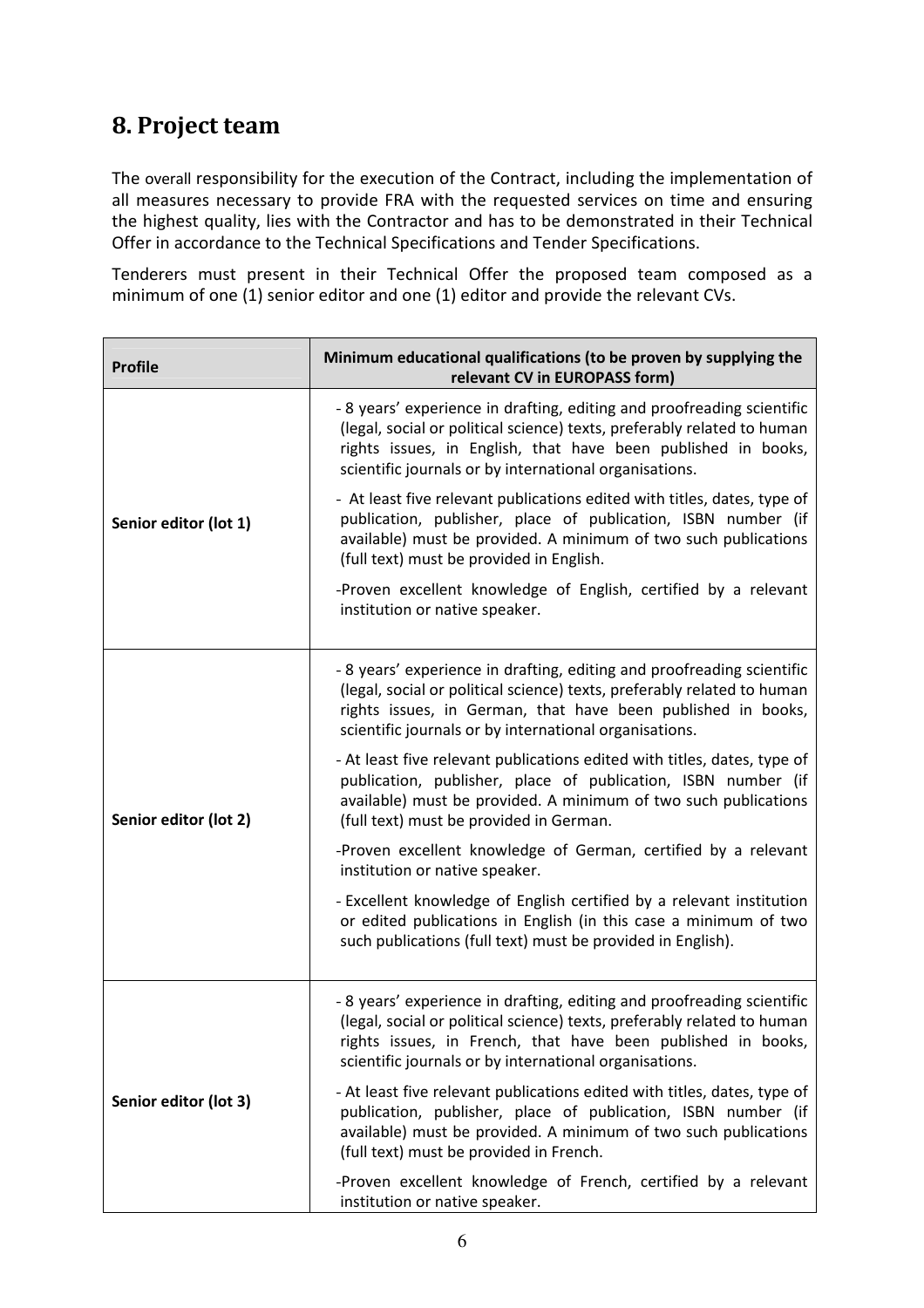|                   | - Excellent knowledge of English certified by a relevant institution<br>or edited publications in English (in this case a minimum of two<br>such publications (full text) must be provided in English).                                                                                                                                                                                                                                                                                                                                            |
|-------------------|----------------------------------------------------------------------------------------------------------------------------------------------------------------------------------------------------------------------------------------------------------------------------------------------------------------------------------------------------------------------------------------------------------------------------------------------------------------------------------------------------------------------------------------------------|
| Editor(s) (lot 1) | -5 years' experience in drafting, copy-editing and proofreading<br>scientific (legal, social or political sciences) texts in English that<br>have been published in books, scientific journals or by<br>international organisations.<br>- Proven excellent knowledge of English, certified by a relevant<br>institution or native speaker.                                                                                                                                                                                                         |
| Editor(s) (lot 2) | -5 years' experience in drafting, copy-editing and proofreading<br>scientific (legal, social or political sciences) texts in German, that<br>have been published in books, scientific journals or by<br>international organisations.<br>- Proven excellent knowledge of German, certified by a relevant<br>institution or native speaker<br>- Excellent knowledge of English certified by a relevant institution<br>or edited publications in English (in this case a minimum of one<br>such publication (full text) must be provided in English). |
| Editor(s) (lot 3) | -5 years' experience in drafting, copy-editing and proofreading<br>scientific (legal, social or political sciences) texts in French that<br>have been published in books, scientific journals or by<br>international organisations.<br>- Proven excellent knowledge of French, certified by a relevant<br>institution or native speaker<br>- Excellent knowledge of English certified by a relevant institution<br>or edited publications in English (in this case a minimum of one<br>such publication (full text) must be provided in English).  |

# 9. Communication

Communication between the Contractor and the FRA shall be possible by phone during working days and hours and through fax, electronic, and surface mail.

Any written communication sent by the Agency shall be answered within two (2) working days.

The Contractors should ensure that questions for clarification regarding any deliverable are addressed, if requested by the FRA, within two (2) working days.

## 10. Project monitoring

The FRA will monitor the execution of the Framework Contract and Specific Contracts in